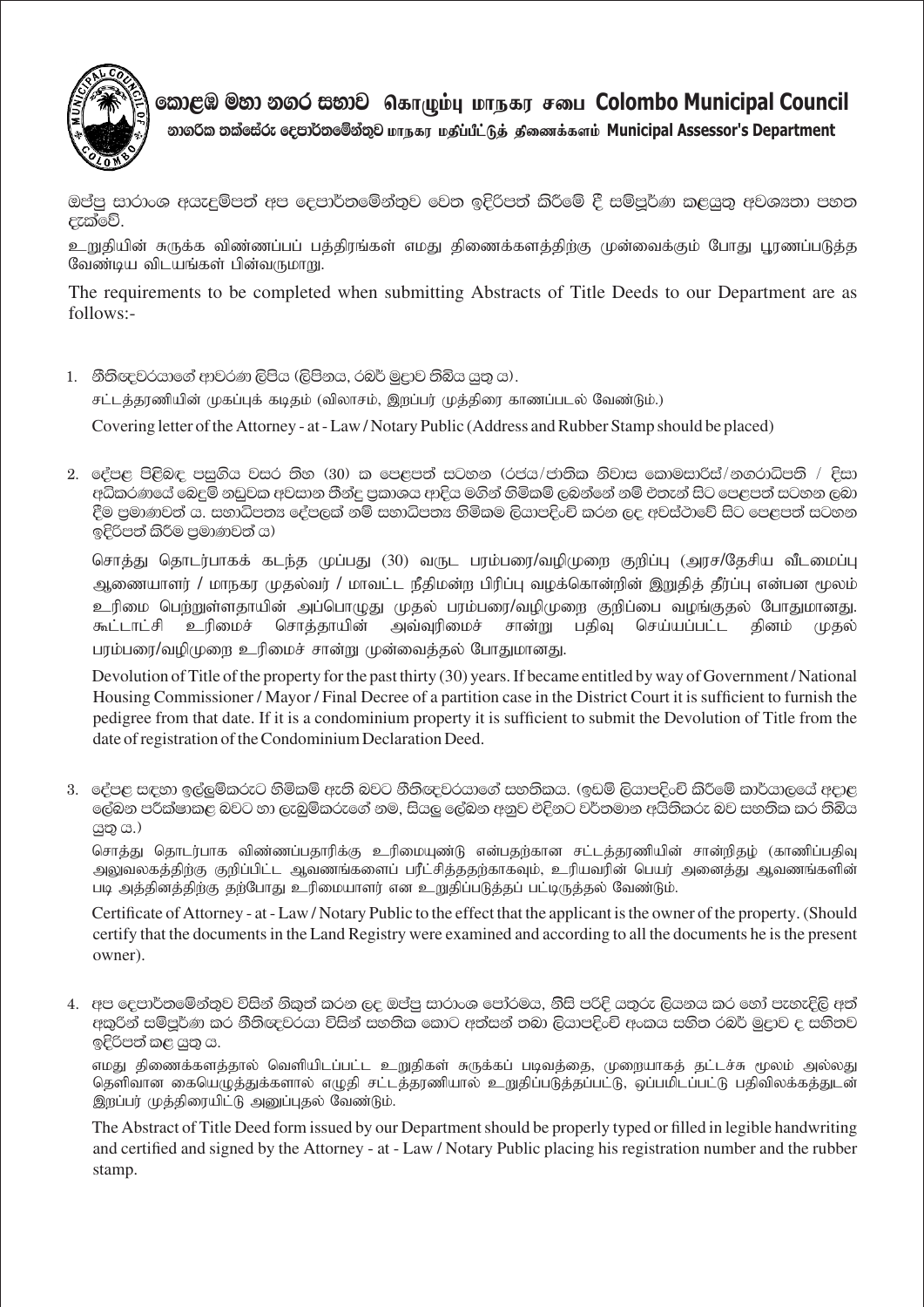5. නවද, ඔප්පු සාරාංශයේ මායිම සහ පුමාණ තීරුව සම්පුර්ණ කිරීමේ දී, පිඹුරු අංකය, දිනය, මානක තැනගේ නම, කැබලි අංකය, මායිම් සහ භූමි පුමාණය ද පැහැදිලිව සටහන් කළ යුතු ය.

மேலும் உறுதிச் சுருக்கத்தில் எல்லைகள், அளவுகள் என்பவற்றைப் பூர்த்தி செய்யும் போது படவரைபு இலக்கம், திகதி, அளவையாளர் பெயர், துண்டு இலக்கம், எல்லைகள், காணிப்பரப்பளவு என்பவற்றையும் தெளிவாகக் குறிப்பிடல் வேண்டும்.

Further, when filling the column for boundaries and extent, the Survey Plan No., Date, Name of the Surveyor, Lot No., boundaries and extent of the land should be clearly written.

6. අවසාන හිමිකරුට අදාළ ඔප්පුවේ පිටපතක් ඉදිරිපත් කළ යුතු අතර, එය ඉඩම් ලියාපදිංචි කිරීමේ දෙපාර්තමේන්තුව විසින් නිසි පරිදි ලියාපදිංචි කර තිබිය යුතු ය.

இறுதியான உரிமையாளருக்கான உறுதியின் பிரதியொன்று முன்வைக்கப்பட வேண்டியதுடன் அது காணிப்பதிவுத் திணைக்களத்தால் முறையாகப் பதிவு செய்யப்பட்டிருத்தல் வேண்டும்.

A copy of the Deed relevant to the present owner should be submitted and it should be duly registered in the Registrar General's Department. (Land Registry)

7. දේපලට අදාළ උපලේබනය සහිත පිඹුරේ පිටපතක්. (එය මල් පිඹුරේ පුමාණයට ම සමාන ඡායා පිටපතක් විය යුතු ය) சொத்துக்களுக்கான உப ஆவணங் கொண்ட அளவை வரைபடத்தின் பிரதியொன்று (அது மூல அளவை வரைபடத்தின் ஒத்த புகைப்படப் பிரதியாகவிருத்தல் வேண்டும்.)

A copy of the Survey Plan with the schedule relevant to the property (it should be a photocopy identical to the size of the original plan).

8. ජේපළ සඳහා ඔප්පු සාරාංශය ඉදිරිපත් කරන දිනට අදාළ අවසන් කාර්තුව දක්වා වරිපනම් බද මුදල් ගෙවා ඇති බවට නාගරික භාණ්ඩාගාරිකගෙන් ලබා ගත් පරිගණක පතිකාව.

சொத்திற்கான உறுதிச் சுருக்கத்தை முன்வைக்கும் தினத்திற்கு உரிய காலாண்டு முடிவுவரை வரிப்பணம் செலுத்தப்பட்டுள்ளதாக மாநகரப் பொருளாளரிடமிருந்து பெற்றுக் கொள்ளப்பட்டமைக்கான கணினிப் பதிவுப் படிவம்.

Computer sheet obtain from the Municipal Treasurer to confirm that Assessment taxes have been paid up to the last quarter as at the date of the submission of Abstract of Title Deed.

9. අදාළ ඉඩම් කොටසේ මායිම් ස්ථිරව තාප්පයකින් හෝ මායිම් වැටකින් වෙන් කර තිබිය යුතු ය. குறிப்பிட்ட காணிப்பகுதி நிரந்தர மதிலால் அல்லது வேலியால் எல்லைப்படுத்தப்பட்டிருத்தல் வேண்டும். The boundaries of the relevant land should be demarcated by a permanent wall or a boundary fence.

දේපලෙහි හිමිකරු ලෙස ලියාපදිංචි වී ඇත්තේ වනප් තොරතුරු මත සකසන ලද ඔප්පු සාරාංශයක් මගින් බව පසුව නහවුරු වුවහොත්, 1958 අගෝස්තු 22 වැනි දින අංක 11479 දරන ගැසට් පතුය මගින් පුකාශිත වරිපනම් ලේඛනයේ නම ලියාපදිංචිය සඳහා වූ අතුරු වෘවස්ථාවේ නාගරික කොමසාරිස්වරයා සතු බලතල පුකාරව එකී ලියාපදිංචි වූ නම / නම් වරිපනම් ලේඛනයෙන් ඉවත් කිරීම සිදුවන බව සැළකිය යුතු ය.

சொத்தின் உரிமையாளராக பதிவு செய்யப்பட்ட விபரங்கள் போலியானவையெனக் கண்டு பிடிக்கப்படின் 1958 ஆகஸ்ட் 22ம் திகதி இல.11479 வர்த்தமானப் பத்திரிகை மூலம் வெளியிடப்பட்ட வரிப்பண ஆவணங்களில் பெயர் பதிப்பிற்கான துணை விதியின் மாநகர ஆணையாளருக்கான அதிகாரங்களின் படி பதியப்பட்ட உரிமை / வரிப்பண ஆவணங்களிலிருந்து நீக்கப்படும் என்பதை கவனிக்கவும்.

In the event it is confirmed that registration of the ownership has been obtained by an Abstract of Title Deed prepared on fraudulent information, it should be noted that the name / names so registered will have to be deleted from the Assesment Register upon powers vested on the Municipal commissioner under the by-law published by Gazette notification no. 11479 dated 22nd August 1958.

වරිපනම් ලේඛනයේ දේපල හිමිකරුගේ නම ඇතුළත් කිරීම සඳහා පාදක කරගනුයේ, ඔප්පු සාරාංශය මගින් සහතික කර ඉදිරිපත් කරනු ලබන තොරතුරු පමණක් ම බව සැළකිය යුතු අතර මෙම කියාදාමය තුළින් සිදුකරනුයේ ඉදිරිපත් කර ඇති අයිතිවාසිකම වරිපනම් අංකයට අදාළව ලේඛන ගත කිරීමයි.

உறுதிச் சுருக்கத்தின் மூலம் உறுதிப்படுத்தப்பட்டு முன்வைக்கப்படும் தகவல்களை அடிப்படையாகக் கொண்டு மட்டுமே வரிப்பண படிவ ஆவணங்களில் உரிமையாளரின் பெயர் உள்வாங்கப்படும். இச் செயற்பாடு மூலம் இடம்பெறுவது, முன்வைக்கப்பட்ட உரிமையை வரிப்பண இலக்கத்திற்கான விபரத்தை ஆவணப்படுத்தலாகும்.